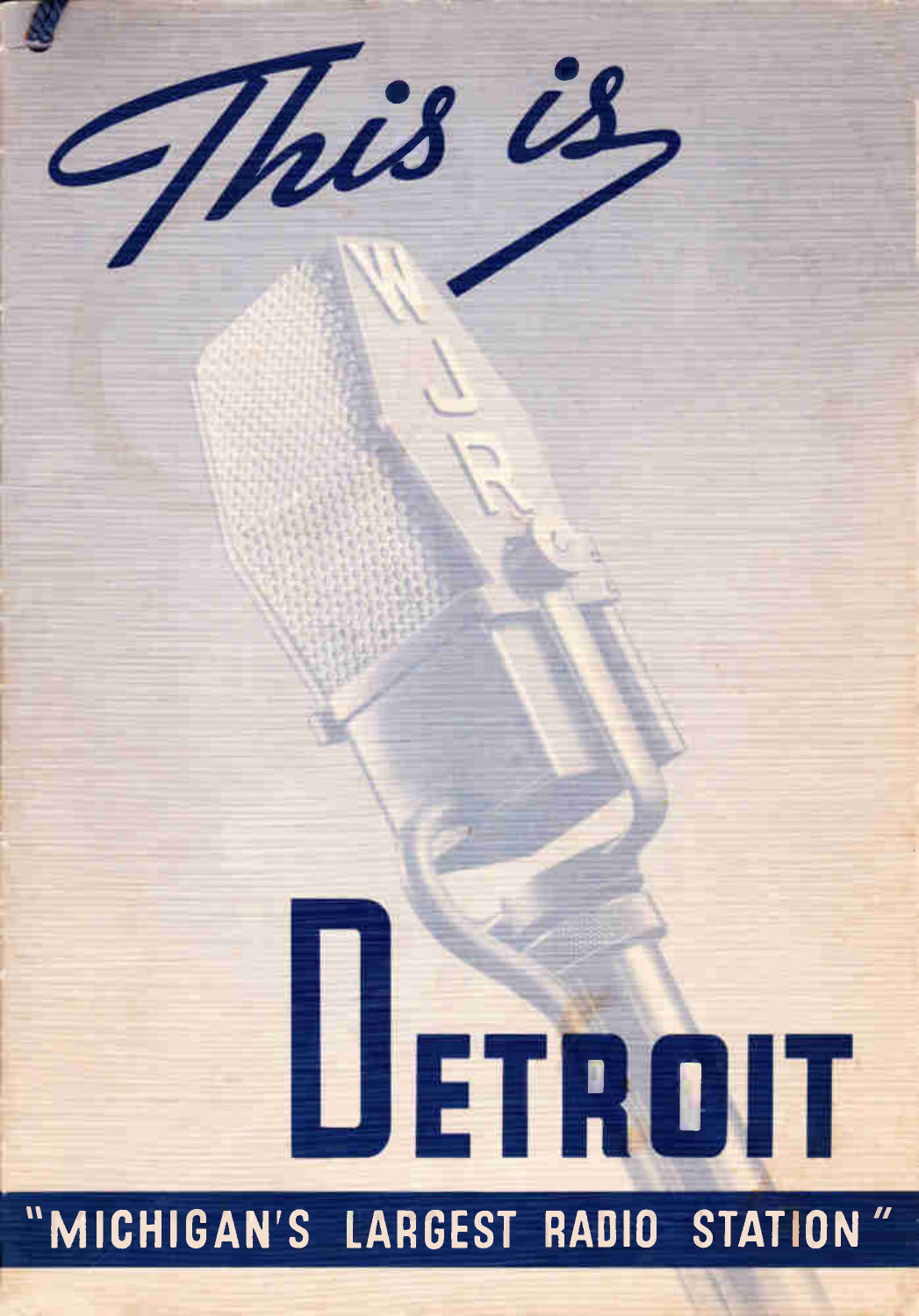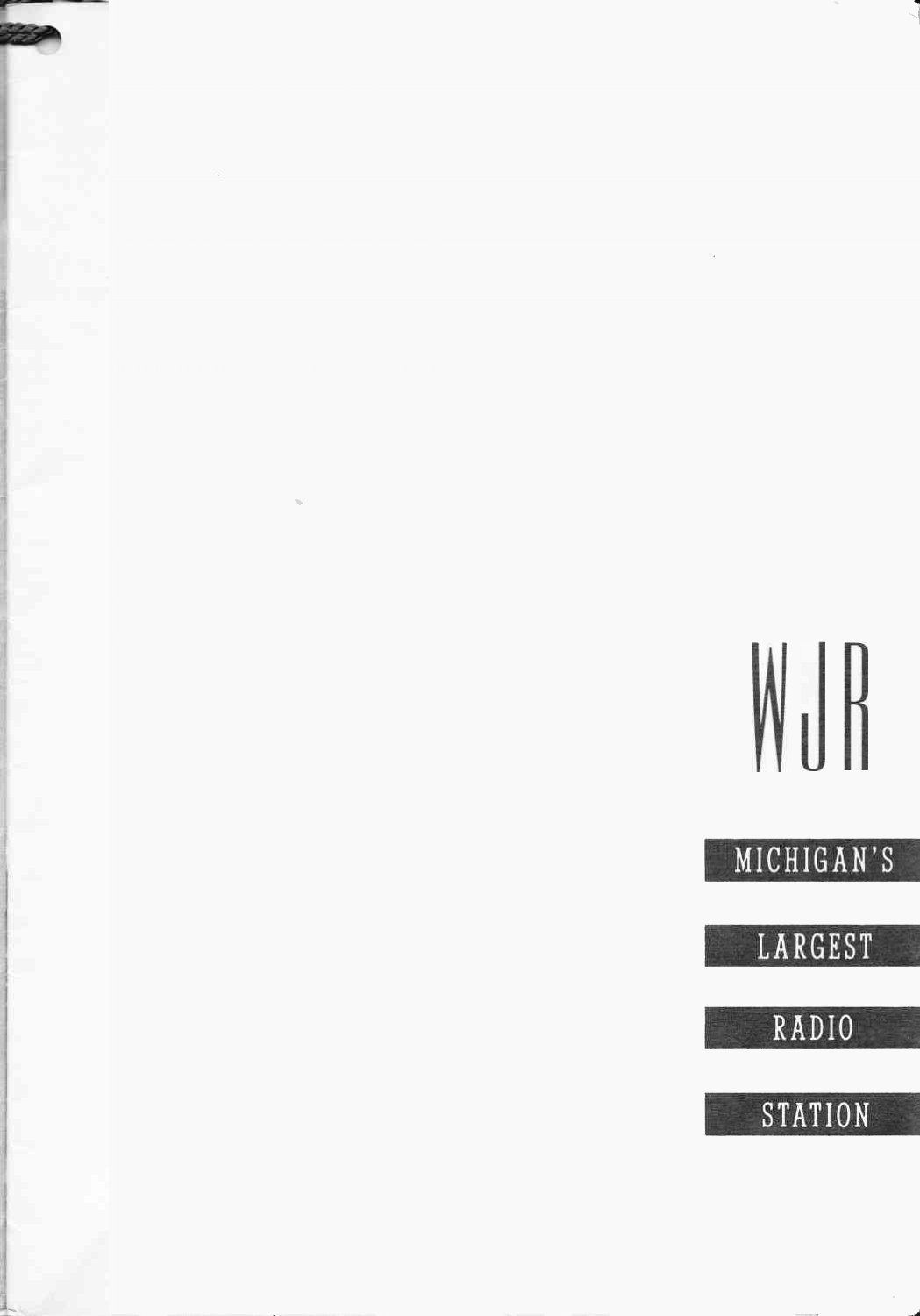"And the night shall be filled with music And the cares that infest the day Shall fold their tents like the Arabs, And as silently steal away."  $-L$ ONGFELLOW

> Radio voices your message to millions, giving wings to words the eye might miss.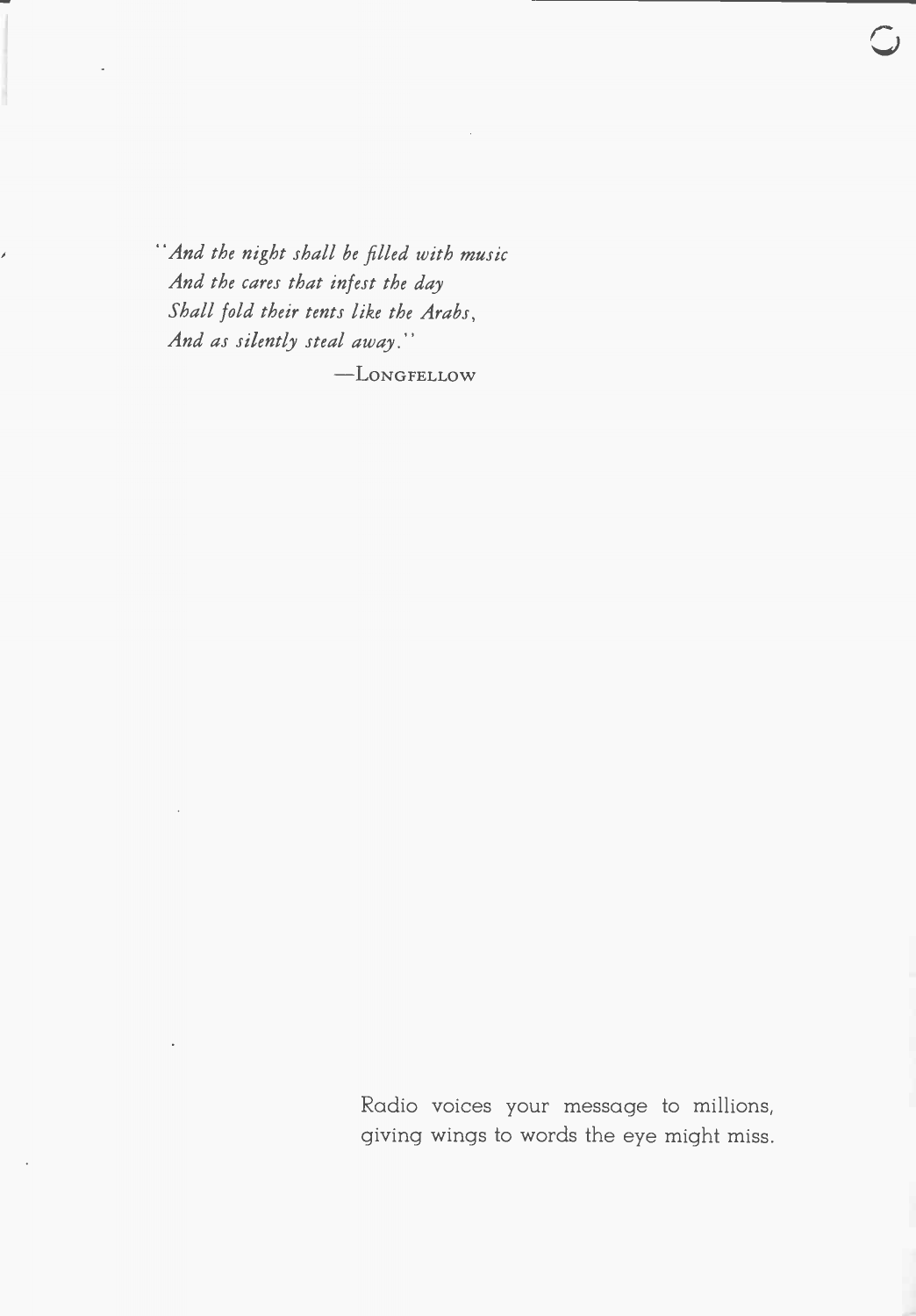This Booklet of Personalities has been prepared for thousands of loyal listeners by

et al.  $\blacksquare$ 

## WJR THE GOODWILL STATION

Your interest and goodwill have enabled us to build the station from 5,000 to 50,000 watts, to increase the personnel from a dozen workers to the present staff of 150 men and women, to extend the hours of broadcasting from a few spotted programs a day to a full time schedule, which last year amounted to seven thousand two hundred programs. We have never lost sight of the fact that our own interest lies in serving you and to that end your likes and dislikes in radio entertainment and instruction have ever been uppermost in our minds.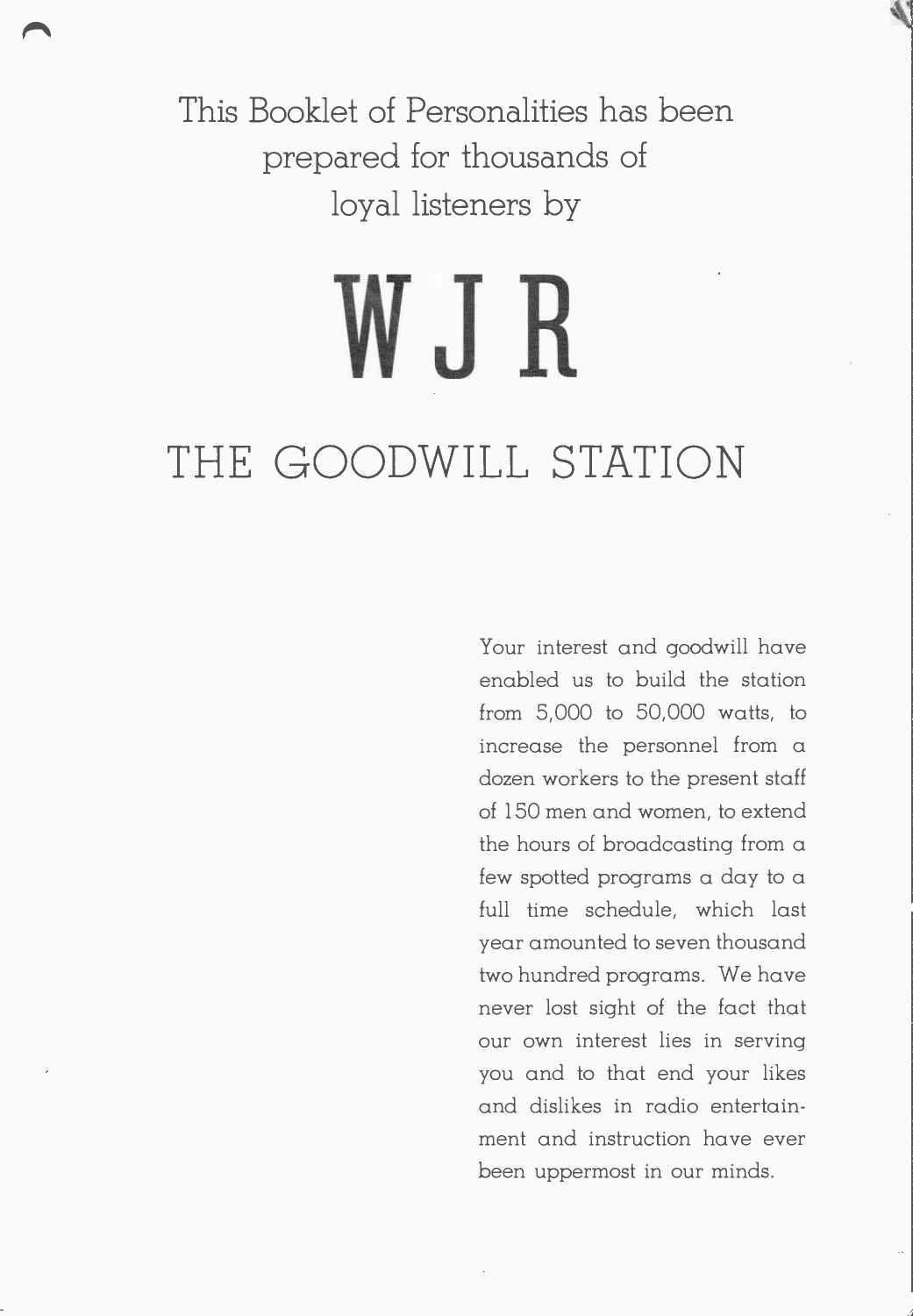

G. A. RICHARDS, President of WJR, The Goodwill Station . . . His faith in radio has never faltered . . For a dozen years he has given heart and brain to WIR . . . His first thought always the betterment of the station's service to its listeners . . . His particular forte . . . picking the right man for the job . . . His hobby . . . The Detroit Lions professional football team. Mr. Richards is also president of WGAR, Cleveland, and KMPC, Beverly Hills, California.



LEO J. FITZPATRICK, Executive Vice-President and General Manager . . . Born Wichita, Kansas . . . Studied engineering at University of Kansas . . . Decided newspaper work more to his liking . . . Radio came in when he was reporter on famed Kansas City Star and he was made manager of WDAF . . . Gained nation-wide spot on dial as Merrie Old Chief" of Nighthawks . . Came to WJR in 1925 . . Found station broke . . . Brought order out of chaos . . . Became one of nation's leading radio executives . . . He's "Fitz" to friends and employees and rules 150 people under him on a "Happy Family" theme . . . Also Executive Vice-President of WGAR and KMPC . . . Married . . Hobbies: Jimmy and Sandra . . . his two children . • . Chief interest outside radio- —charities, especially when they concern children.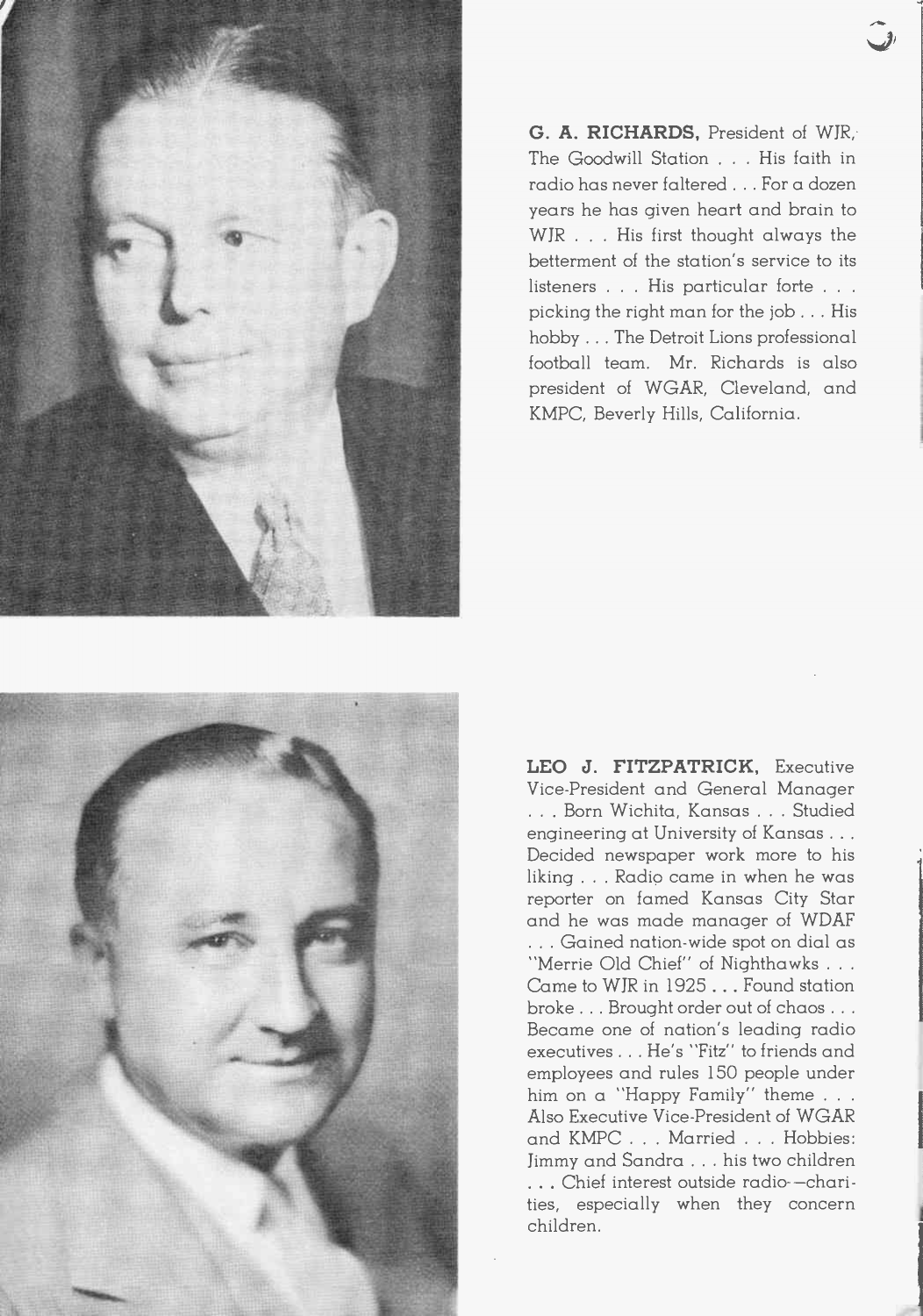

JOHN F. PATT, Vice-President . . . Actively associated with WJR until sent to Cleveland as General Manager of WGAR in 1930 . . . Has three brothers in radio . . . All graduates of Kansas University . . . Started radio with Fitzpatrick when he was in high school in Kansas City ... Married ... Has three charming daughters.





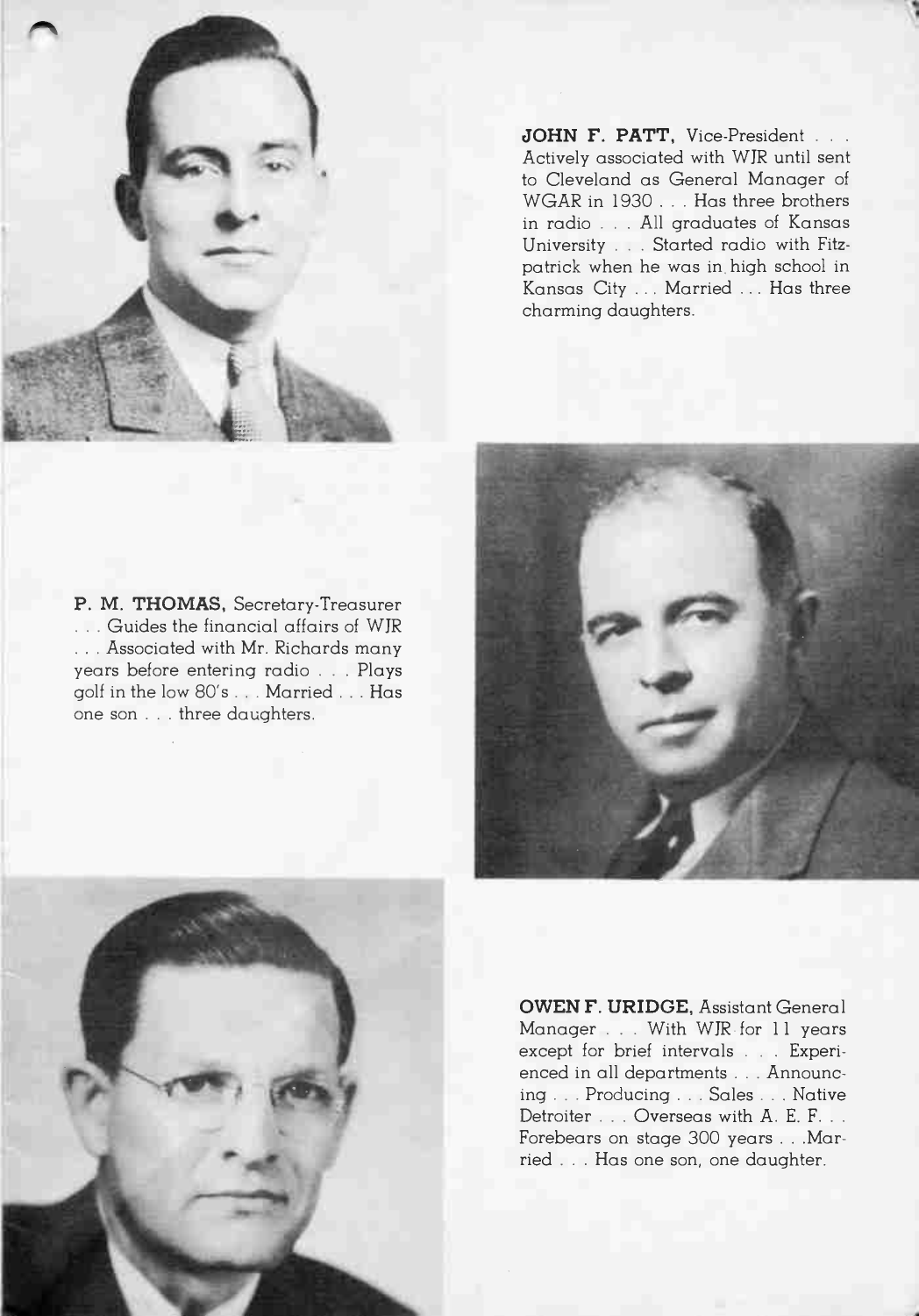

NEAL TOMY, Publicity Director . . . Born in Iowa . . . Educated Parsons College . . . Northwestern University . . . Newspaper man before entering radio in 1922 . . . His Red Apple Club still remembered . . . "Uncle Neal" to thousands of children for 14 years . . . Married . . . Has one son, one daughter.



#### NORMAN WHITE,

Production Chief . . . Real Native Detroiter . . . Ancestor came with Cadillac in 1701 . . . In radio since 1922 . . . First famed as crooner . . . Bachelor . . . Hobby -- Old NewsboysGoodfellow fund, of which he's Vice-President.

DUNCAN MOORE, news commentator . . . Native of Virginia . . . Graduate Washington "U" in St. Louis . . . Reporter in dozen American cities . . . Europe . . . China . . . With WIR 10 years . . . Married . . . Hobby--raising acres of flowers and vegetables on 12 acre "ranch" at city's edge.

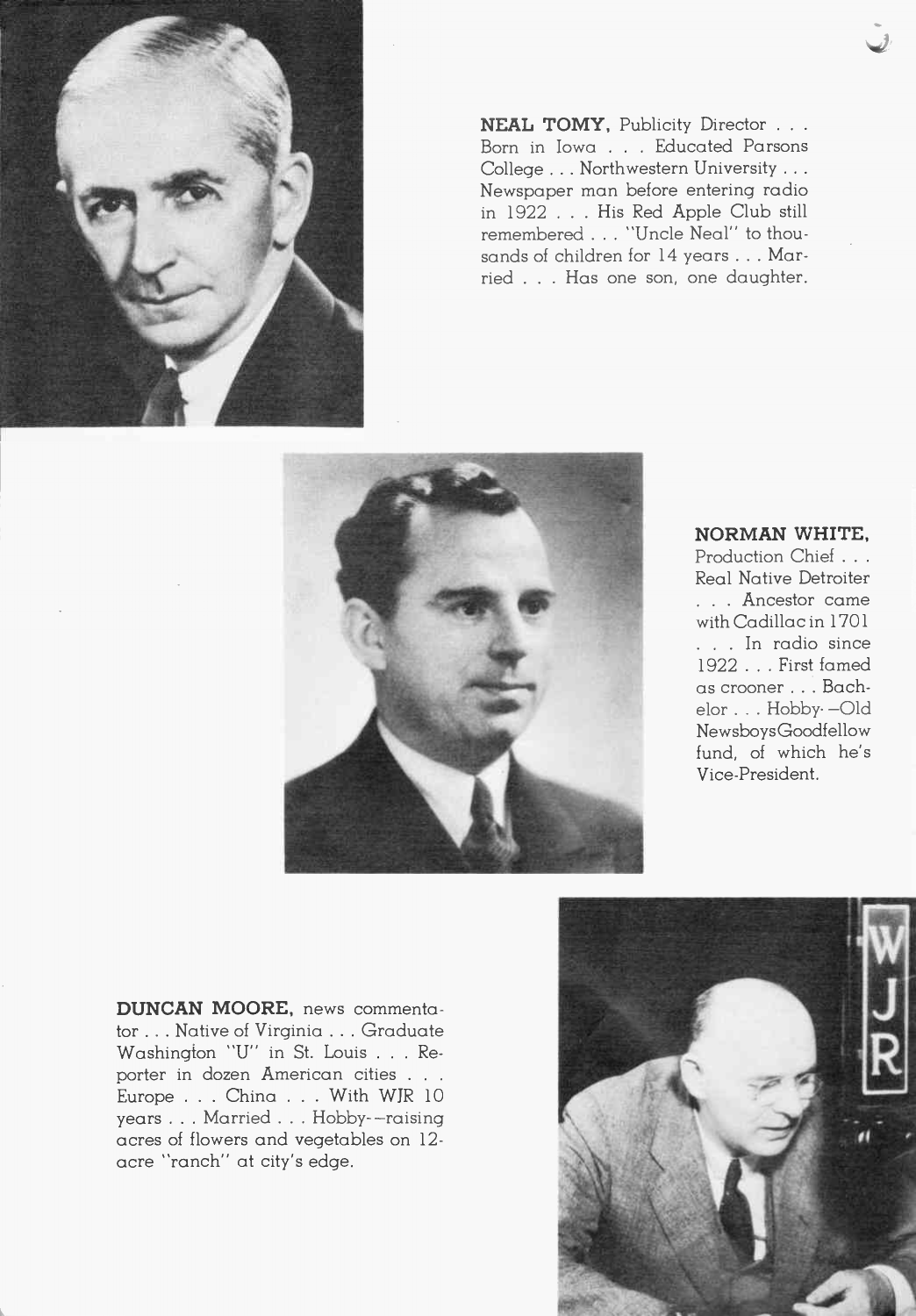FRANKLIN MITCHELL, Chief Announcer . . . Born in Monroe, Michigan ... Asked WJR for job as singer ... Got one as announcer . . . Six feet, four inches tall . . . Sings now and then . . . Announces for Father Coughlin, "News Comes to Life," etc . . . Married . . . Has one son.



BILL McCULLOUGH, Announcer . . . Born in County Armagh, Ireland . . . In U. S. 18 years . . . Saw all 48 states from "side door Pullman" . . . Tall, dreamy, poetic type of Irishman . . . Sings well, but seldom . . . Announces "Peace- $\mu$  valley, Calling All Cars, "Unbroken Melodies" among others . . . Married . . . Has one son, one daughter.



RON GAMBLE, Announcer... Entered radio at Kalamazoo and left college when studio took more of his time than studies . . . Came to WJR in 1938 with five years' experience . . . Won Ford Sunday Evening Hour job over more than 60 announcers auditioned . . . Also handles "Greenfield Village" broadcast on network and "Musical Clock," "Number Please" and "Dunkers Club" locally . . . Bachelor . . . Born in Otsego, Michigan.











JOHN STINSON, Announcer . ... Recently voted Detroit's favorite announcer in city-wide poll . . . Born in Canada . . . Worked for stations across the river before coming to WJR . . . Heard as narrator on "News Comes to Life" and other programs.

JOE WEEKS, Announcer . . . Born in Flint, Michigan, with wanderlust . . . Worked at more than a dozen stations, Coast to Coast . . . Met the right girl at South Bend, Indiana ... Decided to settle down ... Wedding bells in the Autumn.

JACK GARRISON, Announcer . . . Youngest and largest man on staff . . . Attended Louisiana State and University of Missouri . . . Married recently . . . Announces "Hermit's Cave," "Melody and Rhythm" and special events under Duncan Moore . . . Born in Wichita, Kansas.

JACK WHITE, Announcer . . . Latest addition to staff .... Came from Canada with several years' experience . . . Announces "Ed McConnell," "Metropolitan Melodies" and other programs . . . Married soon after coming to WIR early in 1939.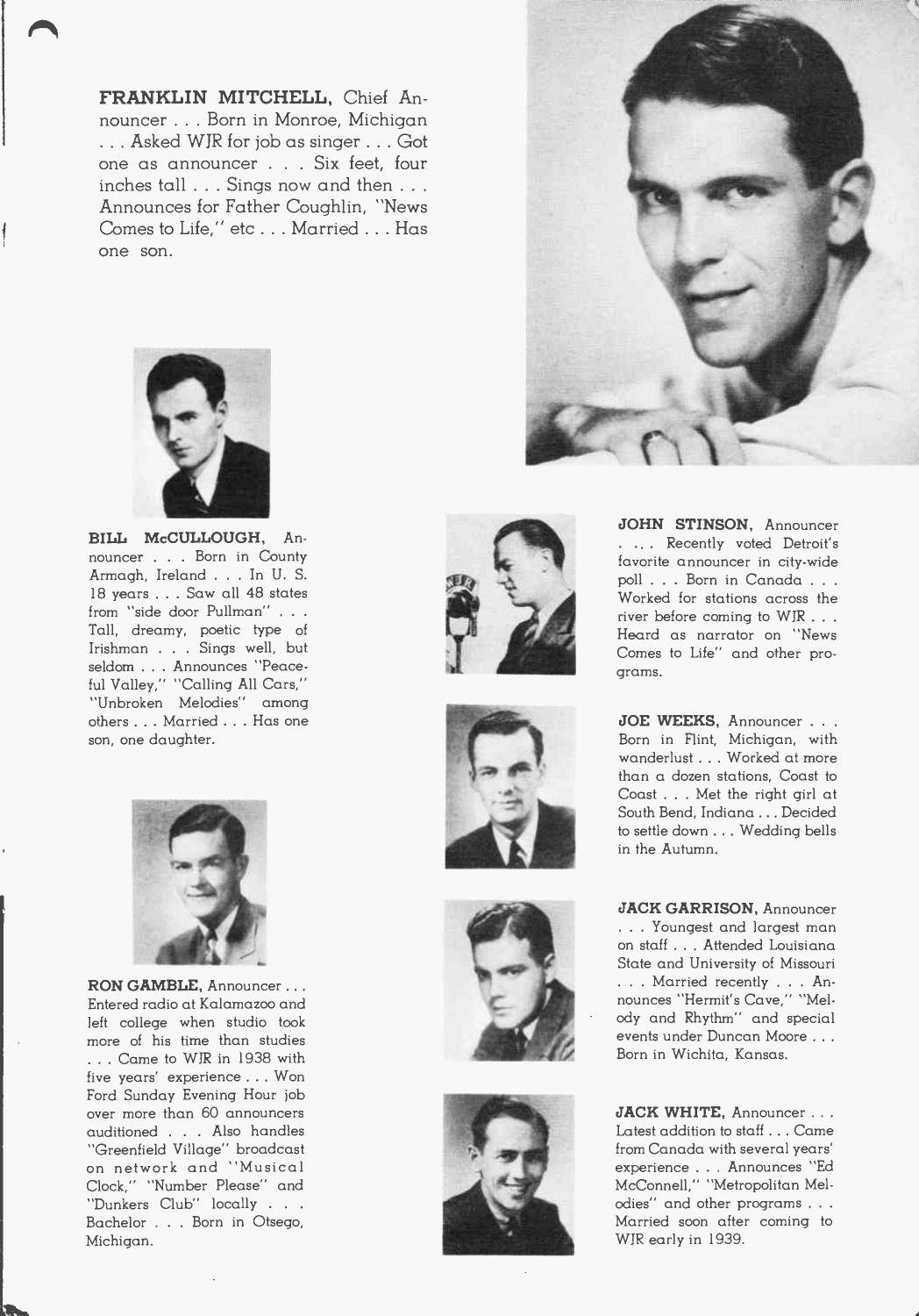

WJR's ultra-modern, high fidelity, 50,000 watt transmitter located at Trenton, Michigan.

The Fisher Building, Tower and all. Justly deserving the title "Most beautiful office building in the world."

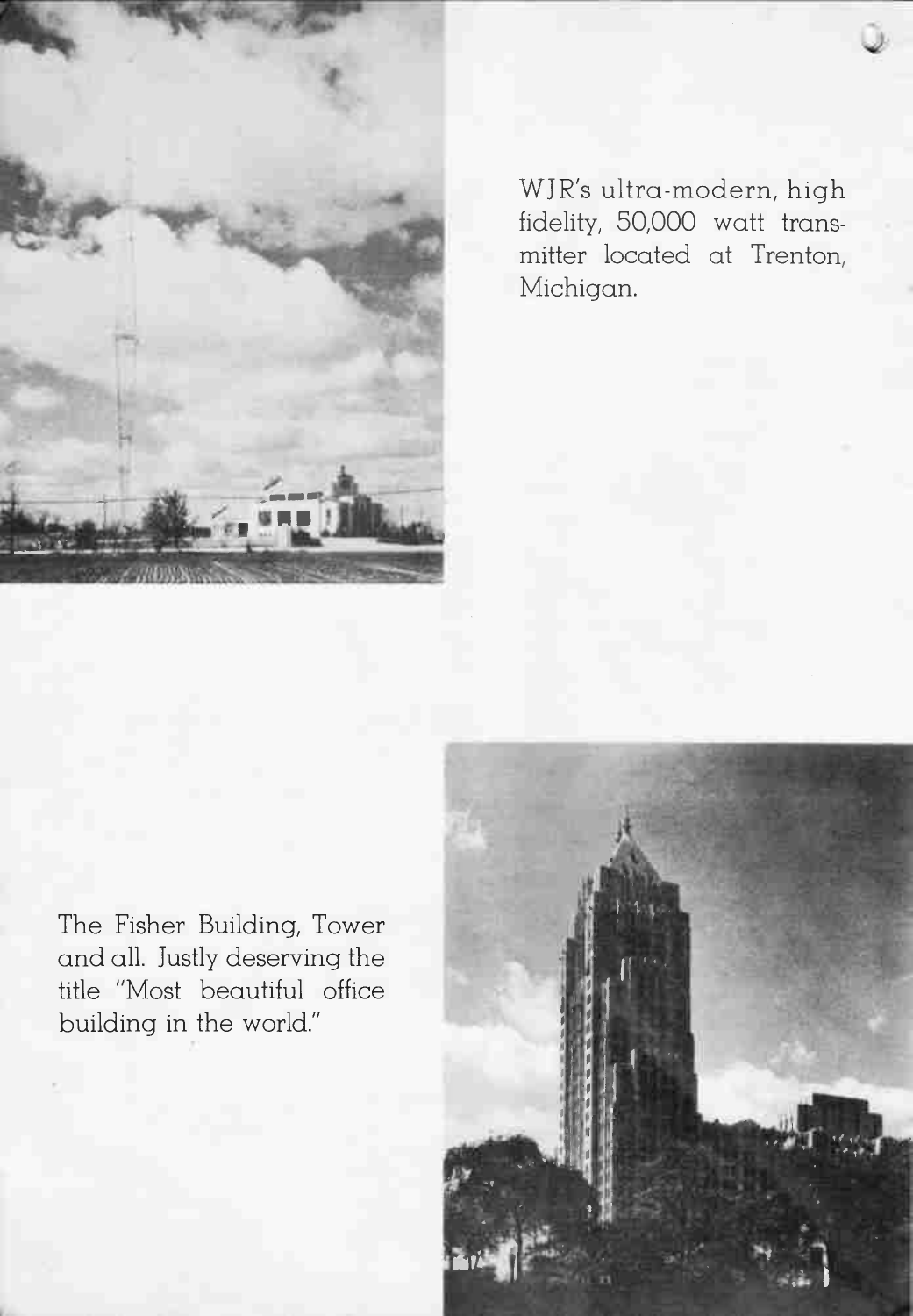

### "BRAIN CENTER"



Here is the master control room that directs your every program.

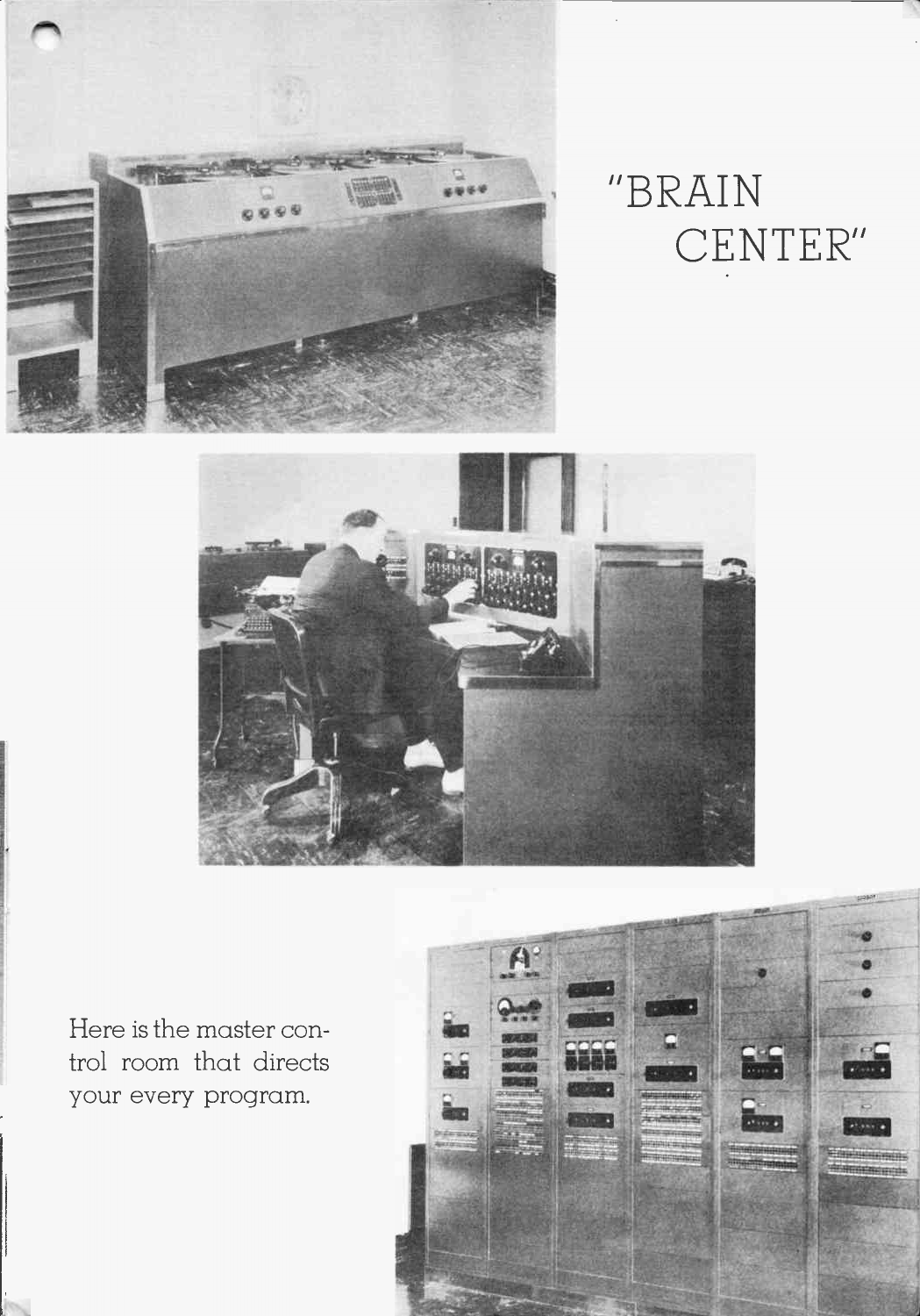COLUMBIA STARS, from upper left to lower right, Angeline Orr (It Can Be Done), H. V. Kaltenborn, Myrt and Marge, Robert (Believe It Or Not) Ripley, Lum and Abner, Andrea Leeds, Bill Hay, Charles (Andy) Correll, Madaline Lee (Miss Blue), Freeman (Amos) Gosden and Gaylord Carter (Organist) on the CBS letters. Joan Bennett, Orson Welles, Edgar A. Guest, Claire Trevor and Edward G. Robinson, Martha Tilton, Guy Lombardo, Bess Johnson (Hilltop House), and Barbara Luddy and Les Tremaine.

 $CB<sup>C</sup>$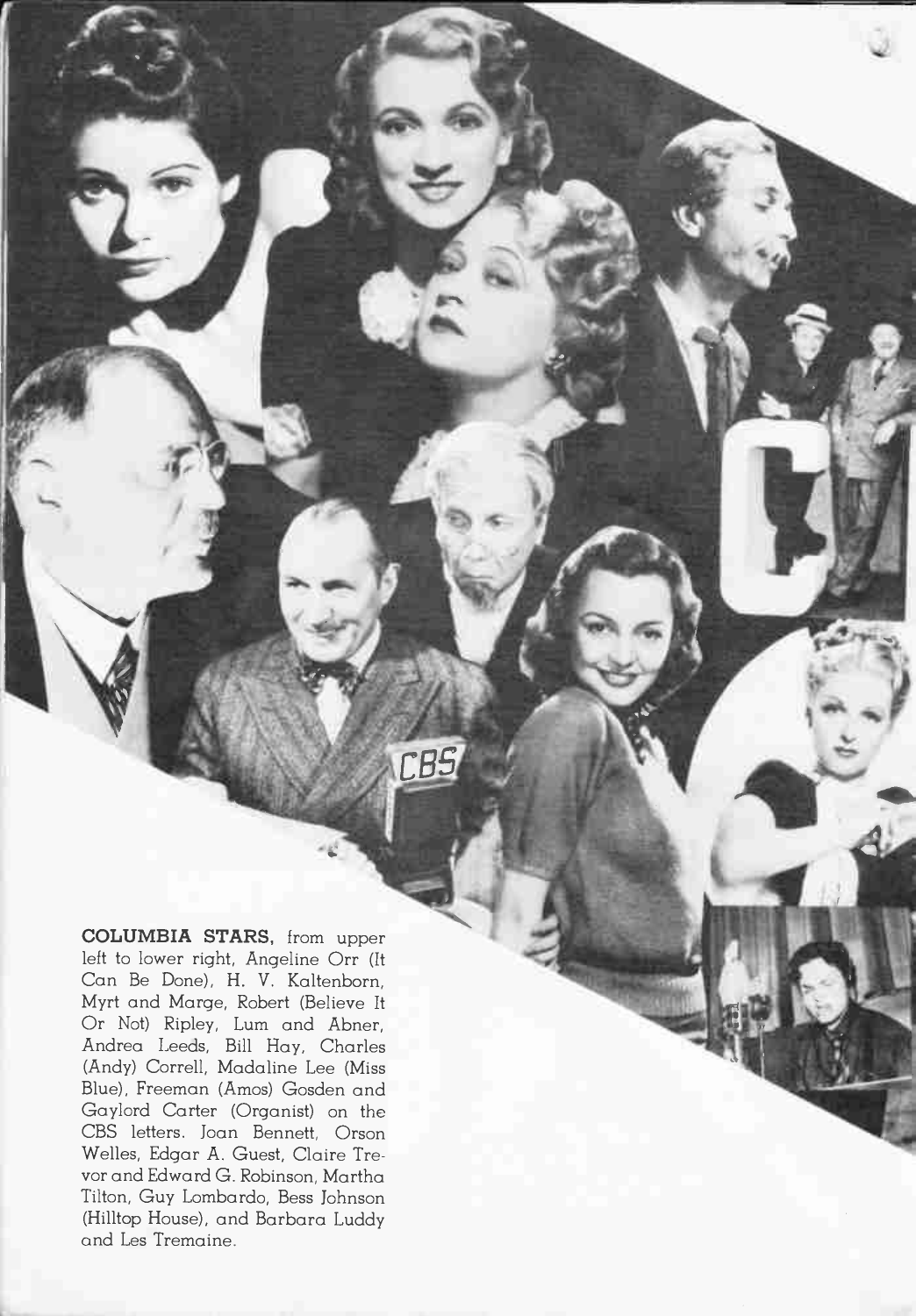#### "THE WORLD AT YOUR FINGERTIPS"

The world, indeed, as WJR brings you the nation's most popular broadcasts from the largest network in America—The Columbia Broadcasting System.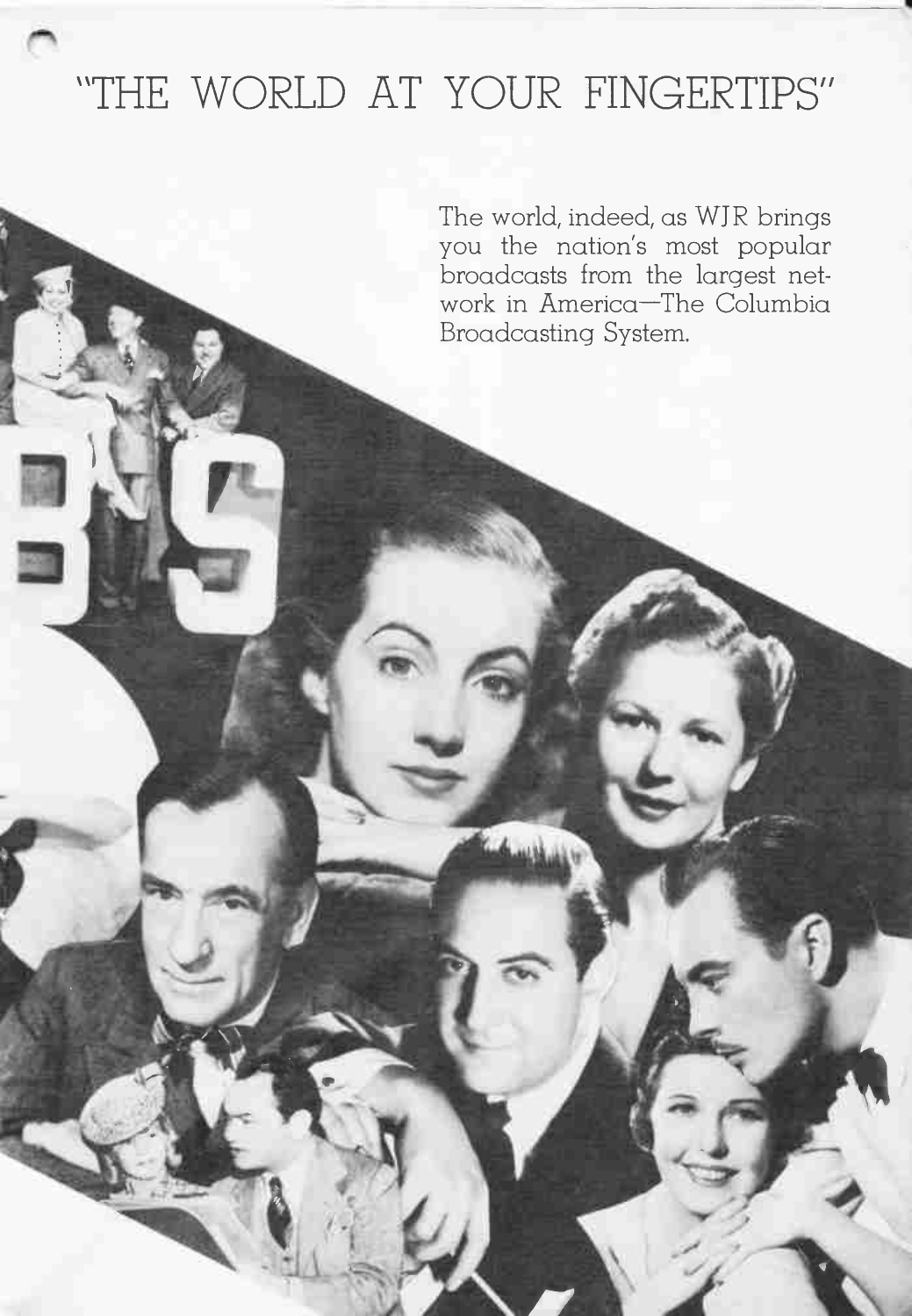

# SPORTS

 $\bullet$ 

HARRY WISMER, Sports Announcer . . . Talks sports all day . . . Dreams sports all night . . . Athlete in preparatory school and college until twisted knee put him out . . . To WIR from Michigan State" College . . . Best football announcer ever developed in this area . . . Now secretary to President Richards of Detroit Lions in addition to heavy radio schedule . . . His "Inside of Sports" talk is a daily feature . . . Bachelor.

# NEWS

JIMMY STEVENSON, news and sports reporter--Came to WJR first as a lark . . . liked radio so well he turned key in lock of law office . . . rapid fire resume of Tiger games gained enormous audience . . . two news periods each day . . originator of several special programs . . . graduate University of Detroit and Detroit College of Law . . . Married . . . has two daughters.

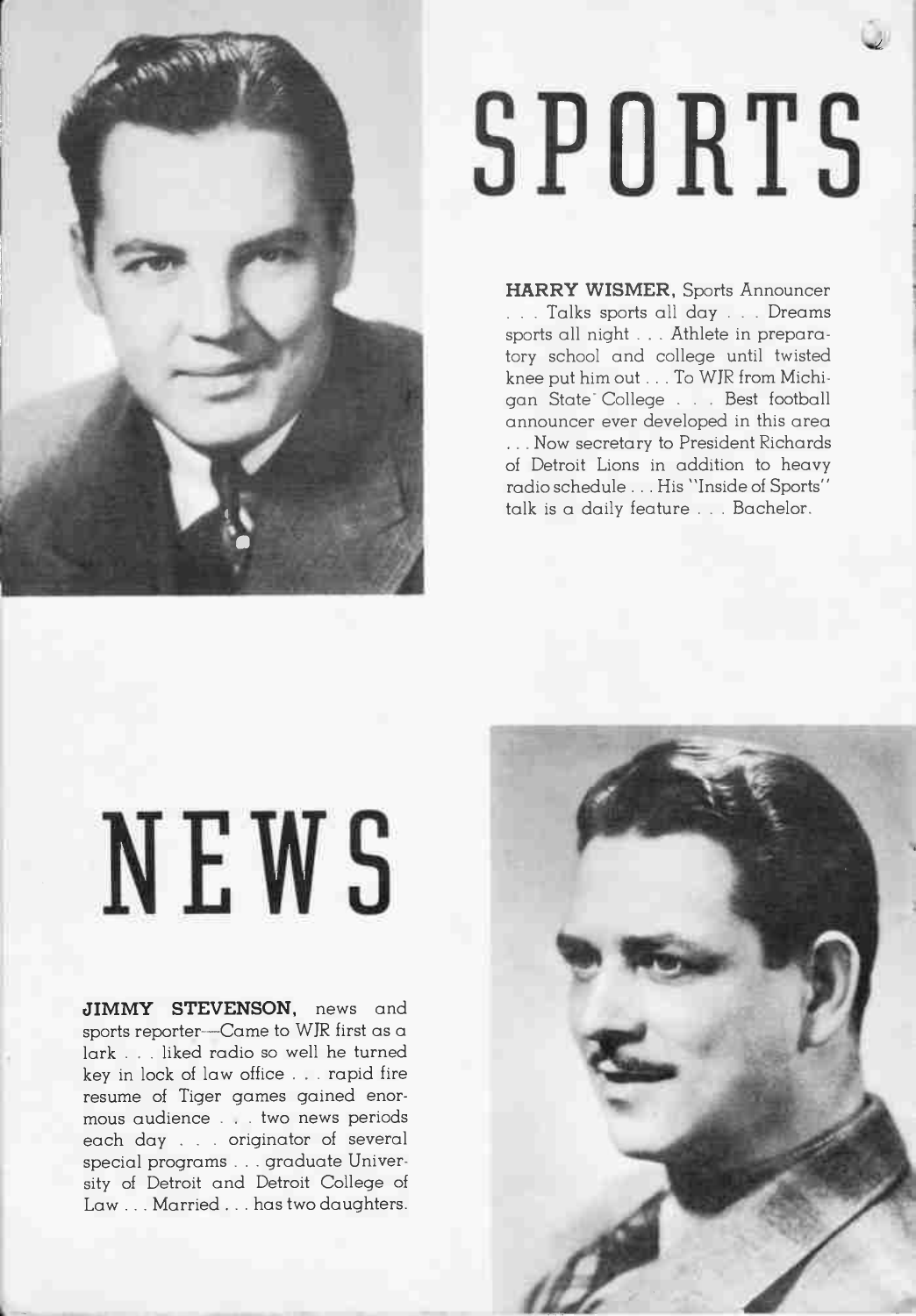



GERALDINE ELLIOTT **ERIC HOWLETT** 

#### THE STORY OF A BROADCAST

The first step in any radio dramatic production is, of course, the script. Without well written material no production is worthwhile. Let us suppose we have a story written for presentation in a thirty minute show. It has been approved and goes into the hands of the producer. He makes any minor or major changes which he feels are necessary. Actors are called for the various parts, and the first reading of the story takes place. During the first reading the actor becomes familiar with the part he is to play, listens to the producers and writers in their interpretation of the part. Lines that are awkward for him, are either rewritten or cut out. After all changes and cuts in the script are made we are ready for the first "mike" rehearsal. Then the actors and the sound are blended into a whole . . . the show is timed . . . rough edges are smoothed off . . . the tempo is set. Still there may be spots in the show that lag . . . Extra rehearsal will be given to them. Another rehearsal and we are ready for a fifteen minute rest. Then the last chance to iron out all the wrinkles before presentation--the dress rehearsal . . . Sound, music, actors . . . all go through their performance exactly as they will on the air. However, it must be remembered, the air show will be a new one--in that it will vary from the dress rehearsal--hence the producer must be on his toes all during the broadcast- watching the engineer at the controls- —giving him direction on the balance of sound and actors and fighting with that little red second hand on the clock to make everything come out even. Strangely enough--it usually does.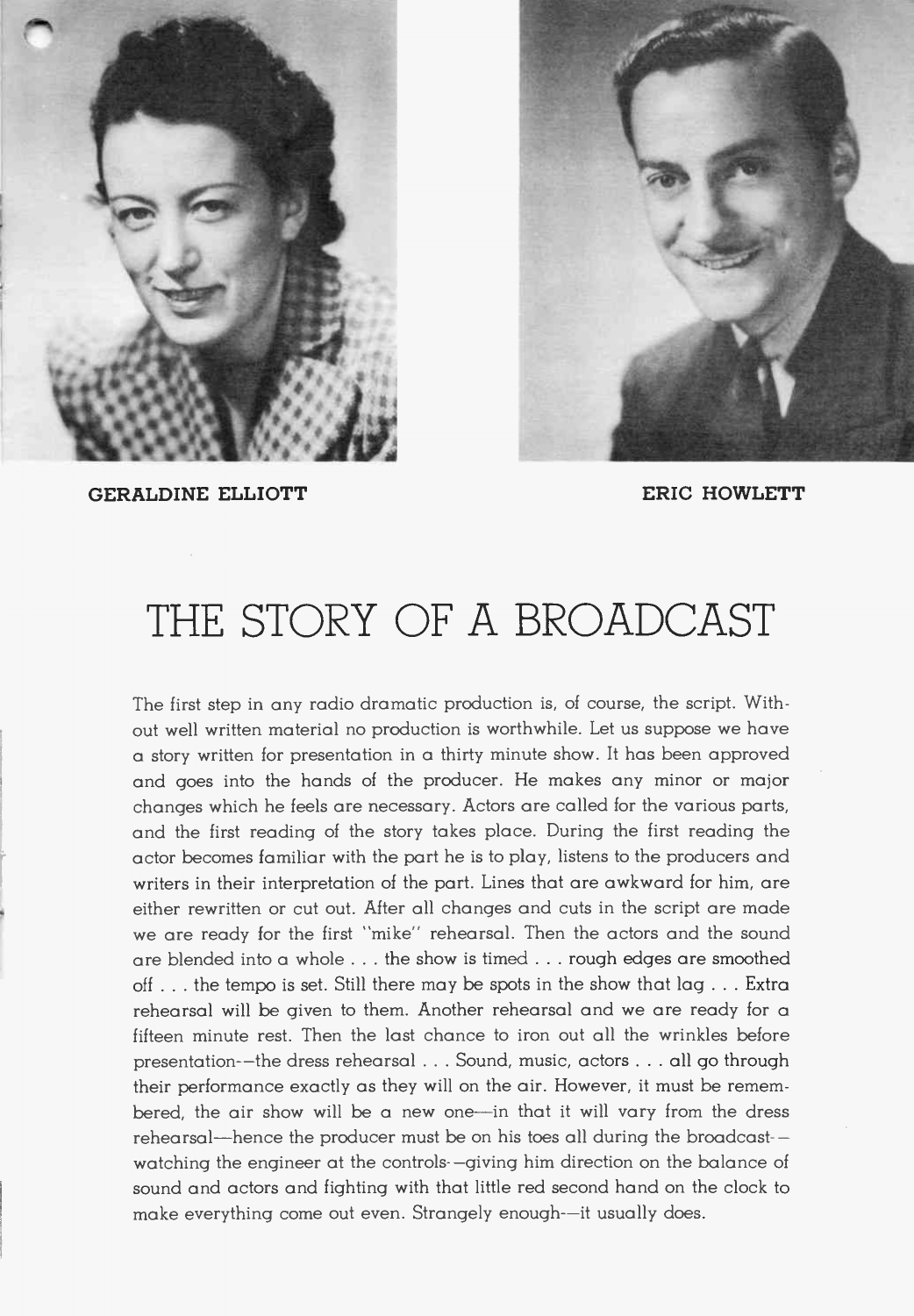

#### NEWS COMES TO LIFE

News Comes to Life —Saturday night-- Sponsored by Deisel-Wemmer-Gilbert Corp. for R. G. Dun cigars . . . written and produced by WJR staff members Geraldine Elliott and Eric Howlett . . . assisted by Al Reibling . . . dramatized version of news highlights . . . over period of two years one of most popular shows in radio . . . not less than 18 actors . . . four sound men on each broadcast . . . many actors on show from start . . . dramatized traffic safety story prominent feature . . . real life incident drawing attention of motorist and pedestrian . . . fast moving show . . . never stereotyped . . . always new . . . unusual mail response proof of popularity with audience in wide territory . . . sponsor recently renewed contract for period of 52 additional weeks . . . produced at WJR . . carried by WGAR, Cleveland, and WADC, Akron, part of season.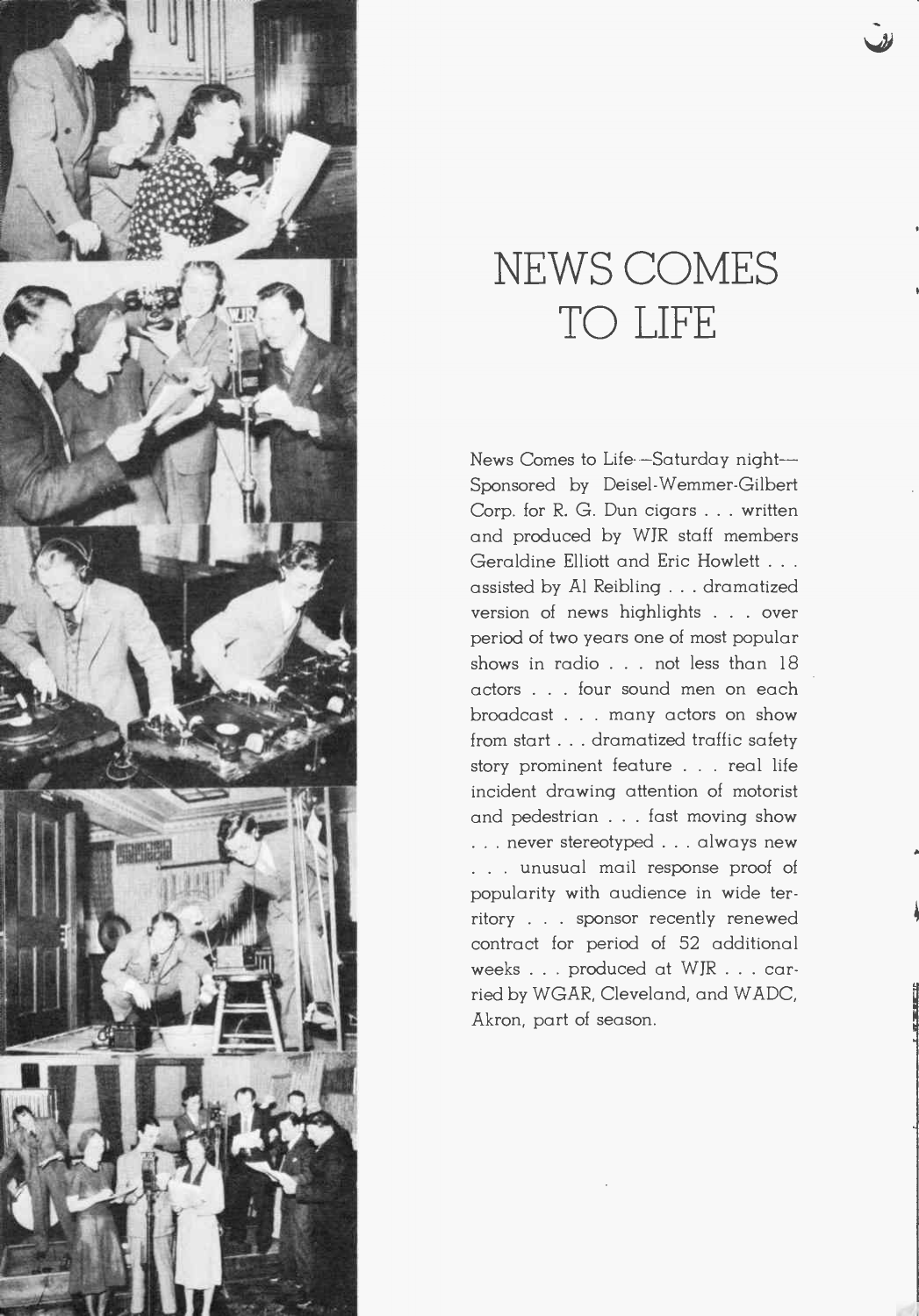#### HERMIT'S CAVE

"Turn Out

Your Lights"



The Hermit's Cave—Sunday night . . . Sponsored by Carter Coal Co. . .written and produced by Geraldine Elliott and Eric Howlett, WIR staff writers . . . Each program a complete episode . . . requests for admittance to broadcast far beyond capacity of studios each week . . . a quest appearance at WGAR, Cleveland, resulted in more requests for seats than for a well-known network show . . . Forty thousand fans asked for pictures of cast in response to two announcements . . . show presented for week on stage of Fox theater in Detroit . . . many requests to have certain episodes repeated . . . unusual amount of mail response from towns usually considered outside WJR territory . . . also broadcast part of year through WGAR, Cleveland; WKRC, Cincinnati; WSPT, South Bend.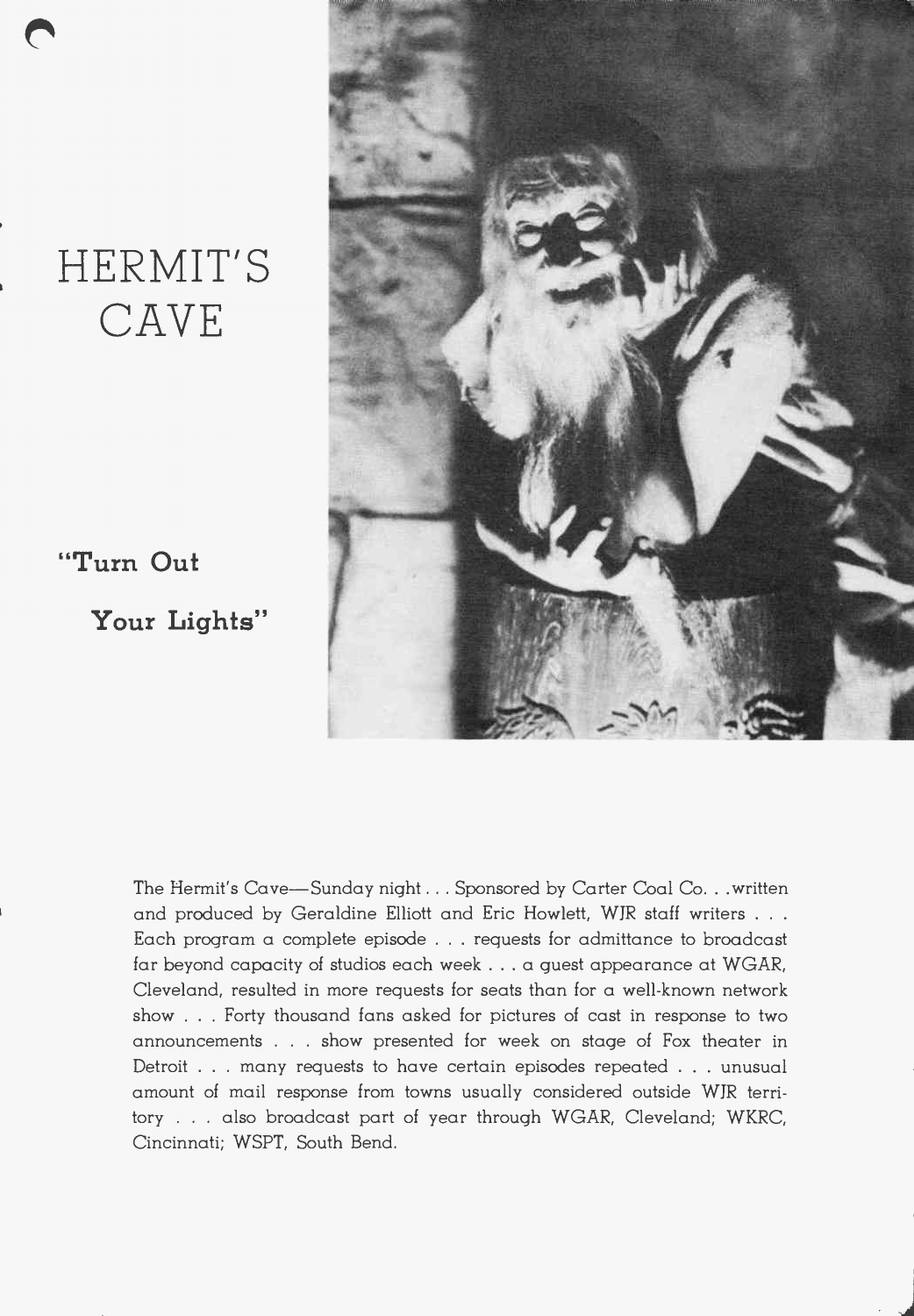## GOODWILL



JACK KING, News Reporter . . . To radio from teaching school and acting as educational director for several organizations . . . His "Headline News" at 11 P.M. seven nights a week has a large following . . . Bachelor.

"BUD" GUEST, News Reporter . . . It's Edgar A. Guest, Jr., in family archives and he's the son of the famed poet-philosopher . . . Up with the chickens to be on the air for Household Musical Clock . . . Married . . . Edgar A. Guest III arrived during the past winter.





SAMUEL BENAVIE, Musical Director . . . Born in Russia . . . Stranded in Palestine during World War . . . Escaped to Egypt and although in early 'teens found work in an orchestra playing for grand opera . . . After war tossed coin for Italy or America . . . America won . . . Directed orchestras in Detroit's biggest theaters before coming to radio . . . Member violin section Detroit Symphony. .. Married ... Has two sons.

DON LARGE, Vocal Director . . . Came to WIR through the back door . . . Got job in Fisher Cafeteria when he arrived from Canada . . . Spent spare hours in studio . . . Pressed into service when staff pianist failed to show up on time . . . His chorus now one of best in radio . . . Writes own arrangements . . Chorus now on Ford Summer show and "Unbroken Melodies" . . . Also directs male quartet and the "Three Aces"!





HAROLD KEAN . . . Stricken with blindness when a child ... Refused to let it get him down . . . A superb showman . . . Sings 'em "hot" or "sweet" as called upon . . . Knows words and music to thousands of songs . . . Never forgets one . . . With WJR 12 years . . . Married, has one daughter, who inherits his talent.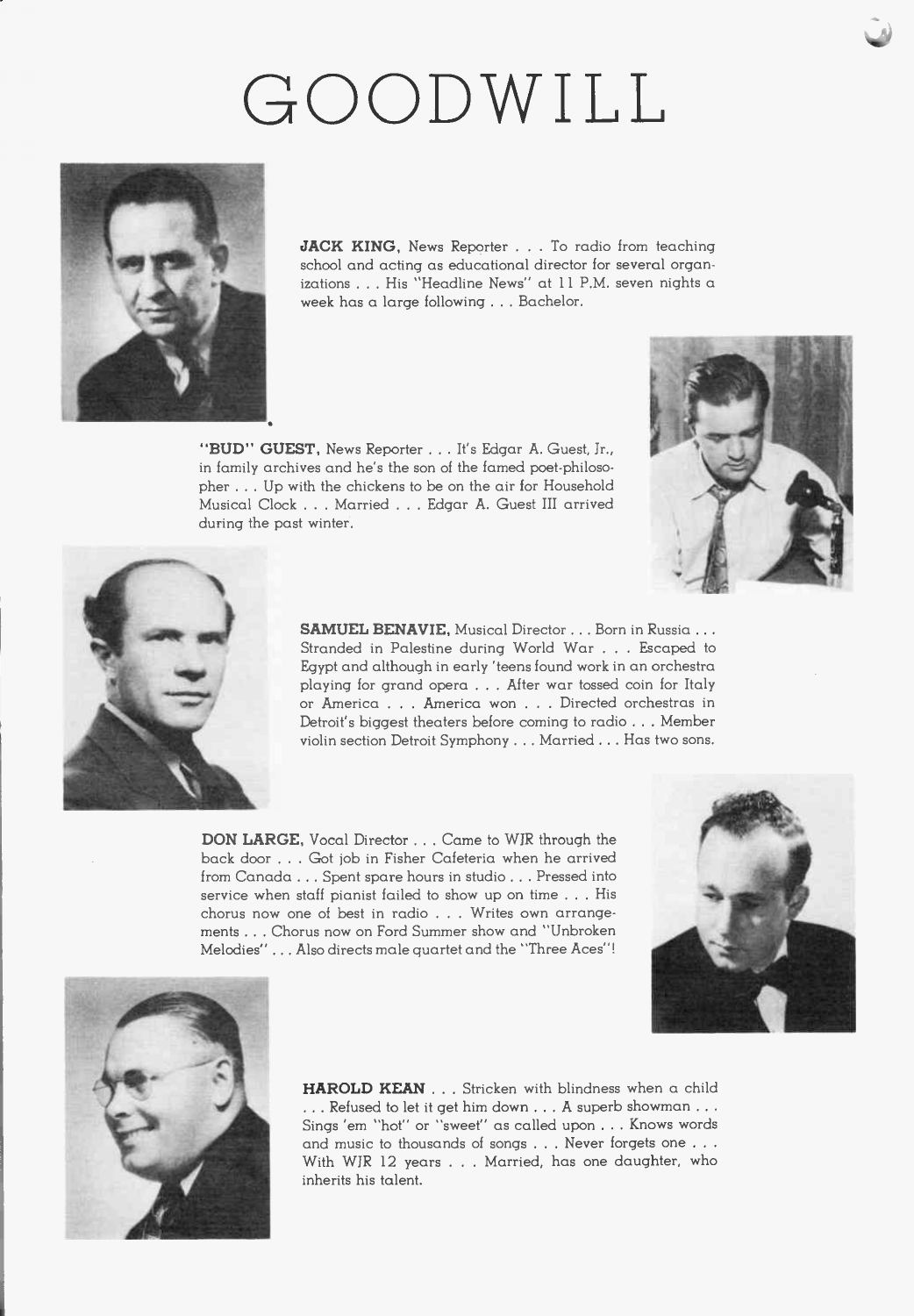## PERSONALITIES

JOHN McKENZIE . . . One of radio's best known tenors . . . On air in Detroit since 1925 .. . Soloist on "Peaceful Valley," . .. Tenor of "Three Aces" and "Tower Quartet" .. . Married . . . Has four children.





HELEN HADLEY . . . Detroit's finest soprano . . . Studied under country's most noted coaches . . . Soloist with Ford Sunday Evening Hour during last season . .. Heard regularly on "Peaceful Valley" . . . Married . . . Has one son.

TIM DOOLITTLE . . . The happy leader of the gang from mythical Pine Center . . . Real name—Bruce Myers . . . Sang first song at opening of WIR . . . Has played "Tim" so long he feels more at home in white whiskers and powdered hair . . . Married . . . Has one son, one daughter.





ED McCONNELL . . . Radio fans have been listening to al' Ed since ear-phone days . . . Has three series of programs running. .. One on network ... One on records ... One from WJR studios Mondays, Wednesdays and Fridays . . . Commutes between Detroit and Cincinnati by plane ... Fine voice and homey philosophy endear him to thousands.

GRACE BERMAN, Staff Pianist . . . with WJR for twelve years except for two years leave of absence . . . studied at famous Curtis Institute and in Vienna under Rosenthal . . . In private life she's Mrs. William Abramson.

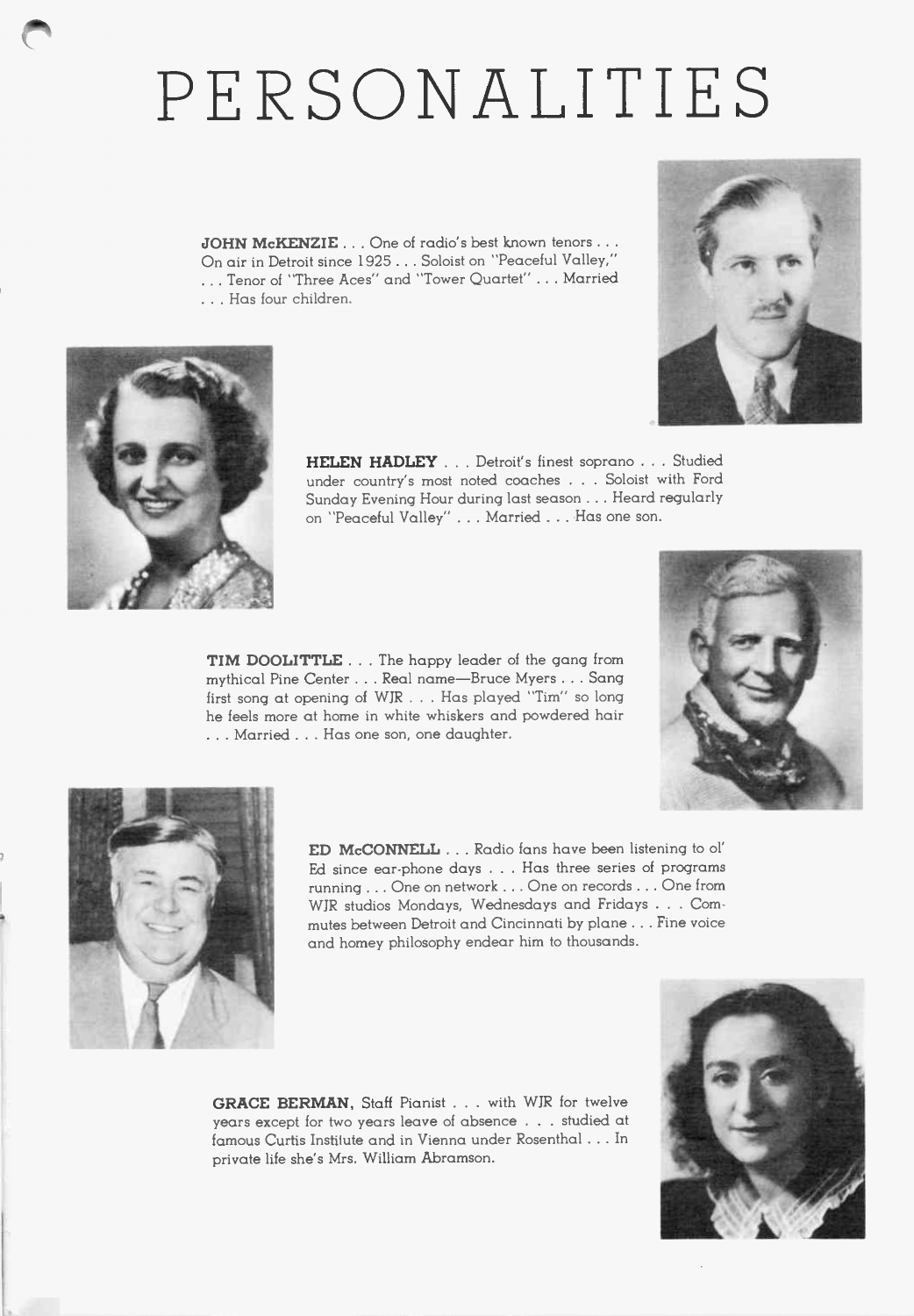

RUTH FRANKLIN CRANE, WIR's "Mrs. Page."---member of station's "Ten Year Club" . . . background of agency advertising experience . . . handles spot announcement accounts . . . commercial copy most effective . . . her Household Economies program unique in radio . . .

"CABIN FOLKS" . . . Old troupers are Rufus and Mandy . . . Endeared to WIR listeners over a period of seven years . . . Immensely popular with associates . . . Many years on vaudeville circuits before coming to WJR by way of New Orleans . . . Small granddaughter their pride and joy.

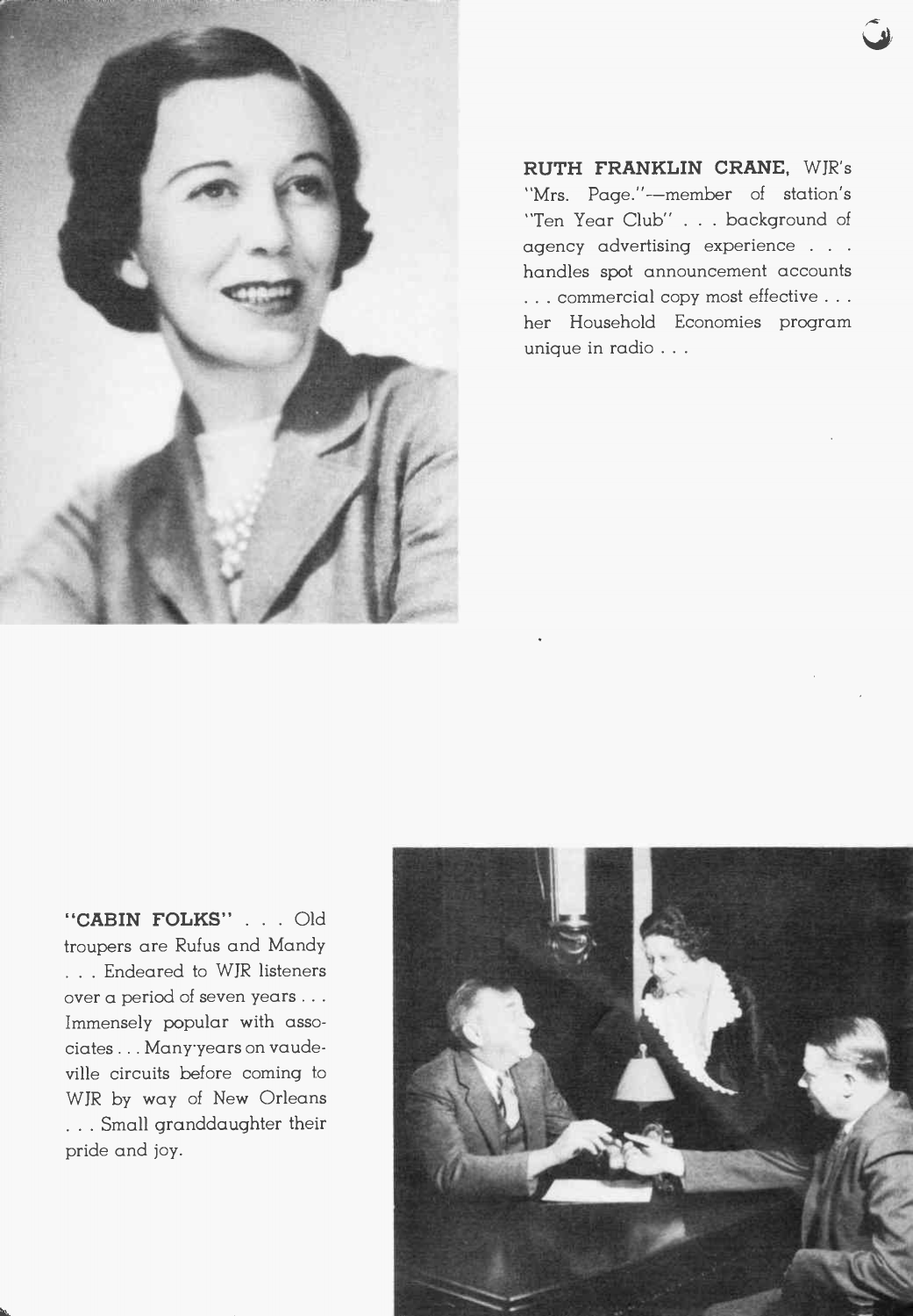

#### ENGINEERING **CREW**

..

Left to right: Clark, Workman, Jenks, Marks, Thornton, Chief - Mitchell, Paulson, Browe, Mills.

#### BEHIND THE SCENES

These men make possible your listening pleasure. The Goodwill Station maintains two complete technical staffs. Twelve men are employed in technical activity at The Fisher Building Studios while nine engineers take care of the multiple duties entailed in transmission at the 50,000 watt plant of the Goodwill Station located in Trenton, Michigan.

#### CONTROL STAFF

Left to right: Jennings, McPhillips, Neubrecht, Chief -Friedenthal, Ro ehrig, Mac Clellan,-Bottom Row—Casson, Haboush, Nolan, Corliss, Jones, Brechner.